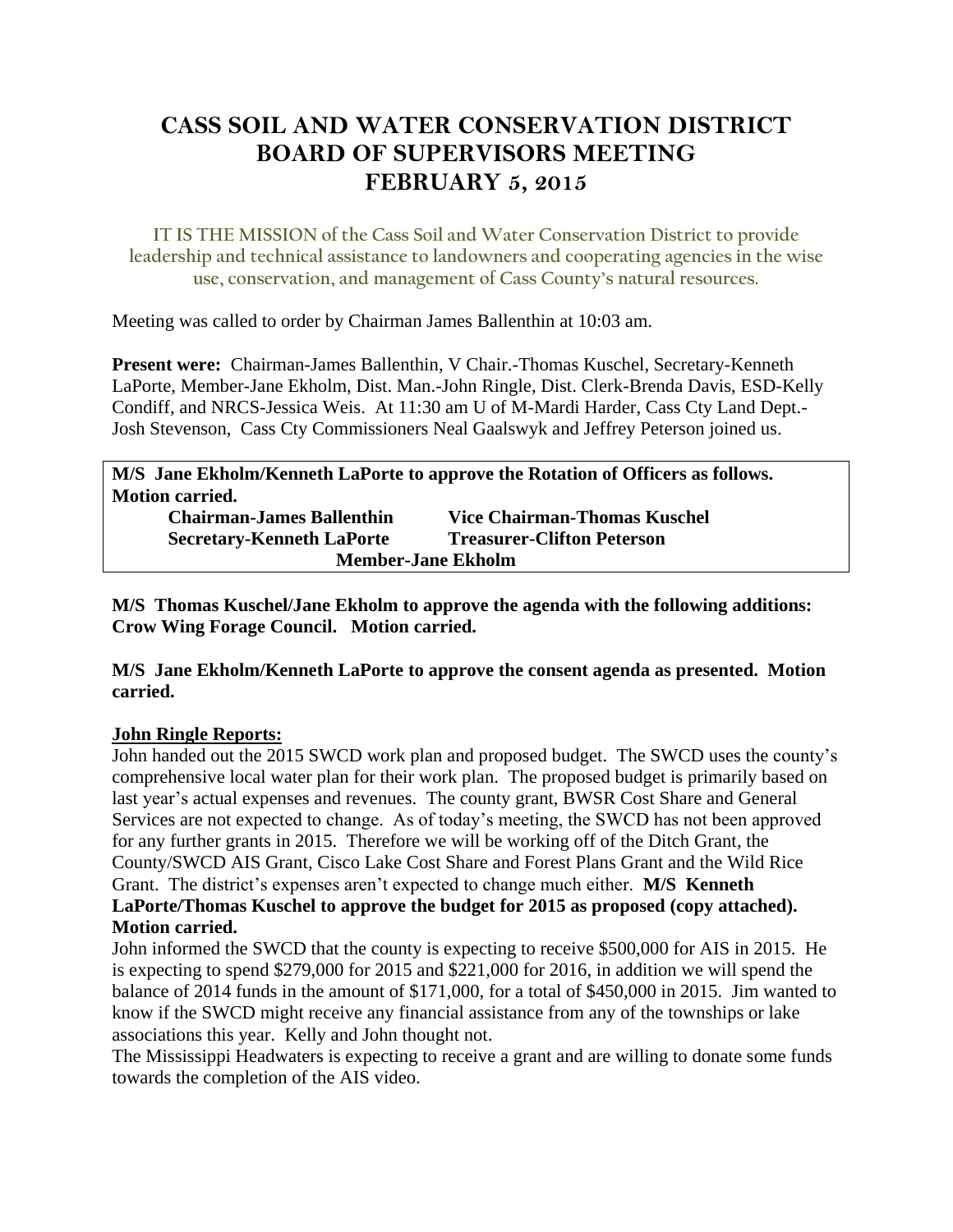The U of M AIS position is still in the works but may not really work for Cass County. One of the stipulations….they do not want to do any involvement in the boat inspections…..they feel that is a DNR responsibility. This is basically what Stephanie did last year and John would really like to have her back this coming summer. John has had some talks with Josh Stevenson, who will be the new Cass County Human Resource person when Doug Stark retires this spring. Josh thinks the county could come up with a new job description for AIS and ESD could direct the employee as we did this last summer. The SWCD has not had any employees for several years now (expect for seasonal) and really does not have the finances to create a full time employee position. However, the SWCD was the only logical group to lead/direct the county in AIS prevention. John thinks that there should be at least 4 years of funding for AIS. Beltrami, Crow Wing and Itasca counties all have a full time AIS staff person. More on the U of M/AIS position next month.

**M/S Thomas Kuschel/Jane Ekholm to approve and negotiate the RMB/ACCL/Ten Mile Lake AIS project titled "Enhancing the Role of Resorts and Other Private Businesses in Preventing the Introduction and Spread of AIS" contract with Patrick G. Welle of BSU. Motion carried.**

**M/S Jane Ekholm/Kenneth LaPorte to approve the County/SWCD AIS budget for 2015 (copy attached). Motion carried.**

John and Kelly met with BWSR staff on 2/4/15 to discuss SWCD Capacity Building. John distributed 2 copies of articles about Cass County/SWCD that have recently been published.

#### **NRCS – Jessica Weis Reports**:

Jessica distributed lots of information including a sheet with NRCS Acronyms. She had a copy of a 026E Form or Highly Erodible Land and Wetland Conservation Determination. There was also some information regarding Crop Cash Rent in MN for 2013-2014.

Jessica is working on yearly status reviews and payments/modifications. She participated in 2015 EQIP training and the expected ranking date is February  $20<sup>th</sup>$ . She has completed a few online trainings and attended a REAP and CWRBFC meeting.

There were 12 total applications in 2014 that were approved and funded at \$50,000. So far in 2015, 21 applications have been submitted. Won't know for a while how many are actually funded.

## **Kelly Condiff Reports:**

Kelly has been in contact with the UAV (drone) operator and he is trying to work through all the "bugs" regarding privacy and access issues. He should have more information in March. So far the 11 miles of ditch that has been inventoried looks good.

#### **Supervisor's Reports:**

Jim provided copies of minutes from the Area VIII meeting that was held in January. Cass SWCD will host the June Area VIII meeting. The next Area VIII meeting is scheduled for March 6. Jim, Tom, Jane, Ken, John and Brenda will be going. M**/S Jane Ekholm/Thomas Kuschel to expenses for anyone wishing to attend. Motion carried.** 

Jim mentioned that Jane was unable to attend Legislative Days with him. We should be getting a refund back for her room reservations. The meeting went ok. There just isn't a lot of time to meet with the legislators.